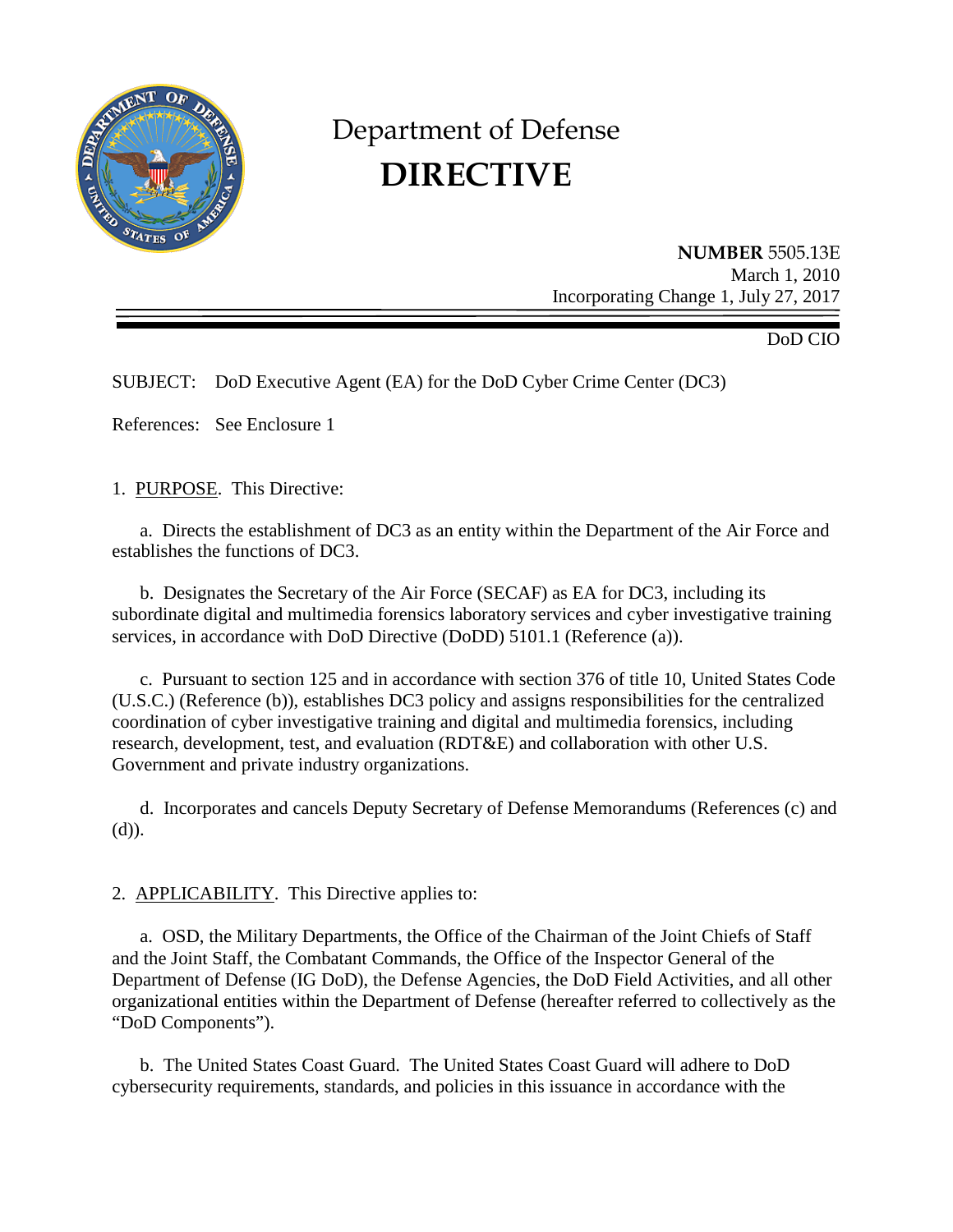direction in Paragraphs 4a, b, c, and d of the Memorandum of Agreement Between the Department of Defense and the Department of Homeland Security (Reference (w)).

3. DEFINITIONS. See Glossary.

4. POLICY. It is DoD policy that the DC3 shall:

a. Serve as one of the designated national cyber centers in accordance with National Security Presidential Directive 54/Homeland Security Presidential Directive 23 (Reference (e)).

b. Serve as the DoD Center of Excellence and establish DoD standards for digital and multimedia forensics in coordination with the DoD Components.

 c. Develop and provide specialized cyber investigative training for DoD and non-DoD personnel, as authorized.

 d. Serve as the operational focal point for Defense Industrial Base (DIB) cyber security (CS) and information assurance (IA) information sharing and digital forensics analysis activities performed to protect unclassified DoD information -- as defined in the Glossary -- that transits or resides on unclassified DIB information systems and networks.

5. RESPONSIBILITIES. See Enclosure 2.

6. RELEASABILITY. **Cleared for public release**. This directive is available on the Directives Division Website at http://www.esd.whs.mil/DD/.

7. SUMMARY OF CHANGE 1. The changes to this issuance are administrative and update organizational titles and references for accuracy.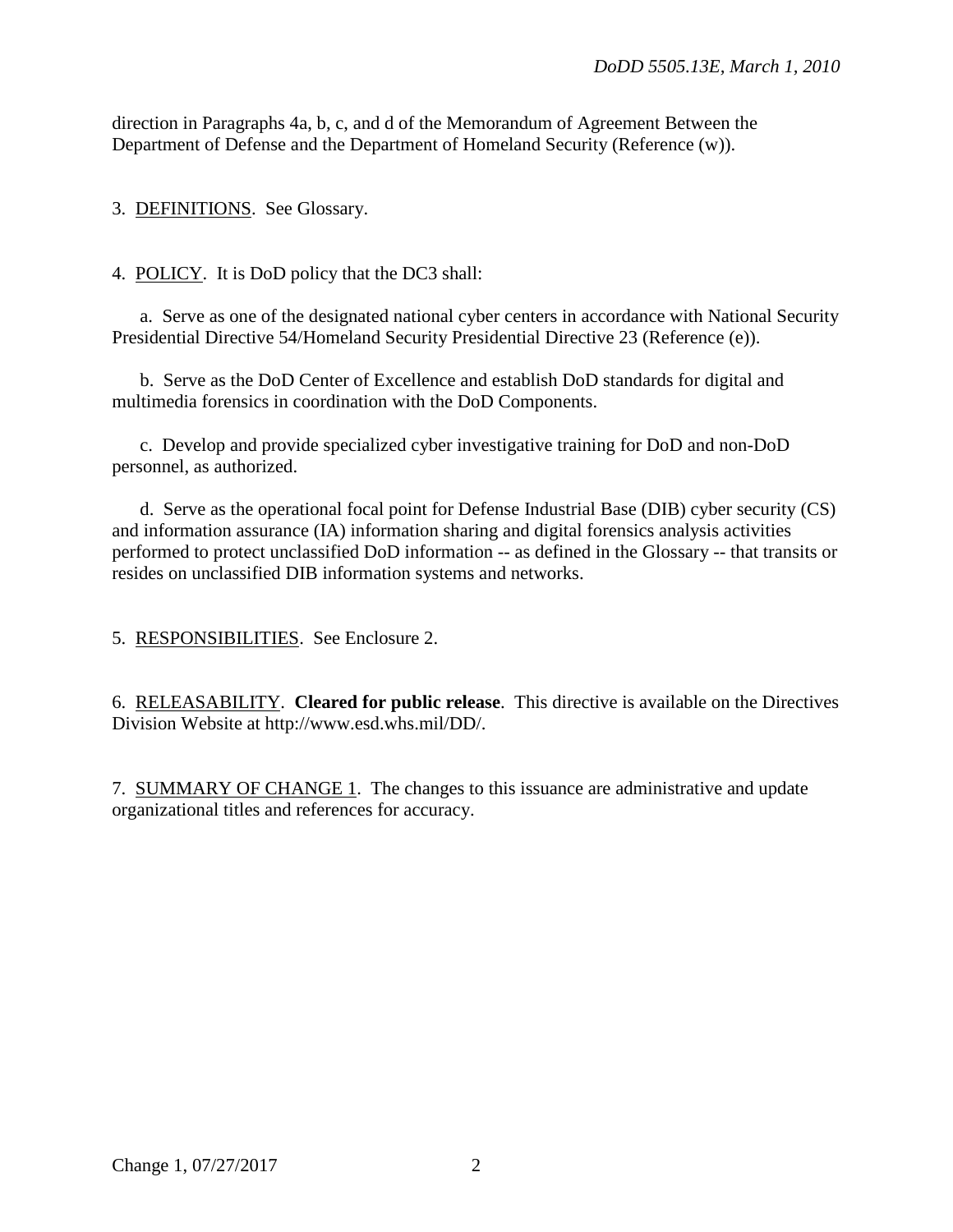8. EFFECTIVE DATE. This Directive is effective March 1, 2010.

-4

William J. Lynn III Deputy Secretary of Defense

Enclosures

- 1. References
- 2. Responsibilities
- 3. DC3 Functions

Glossary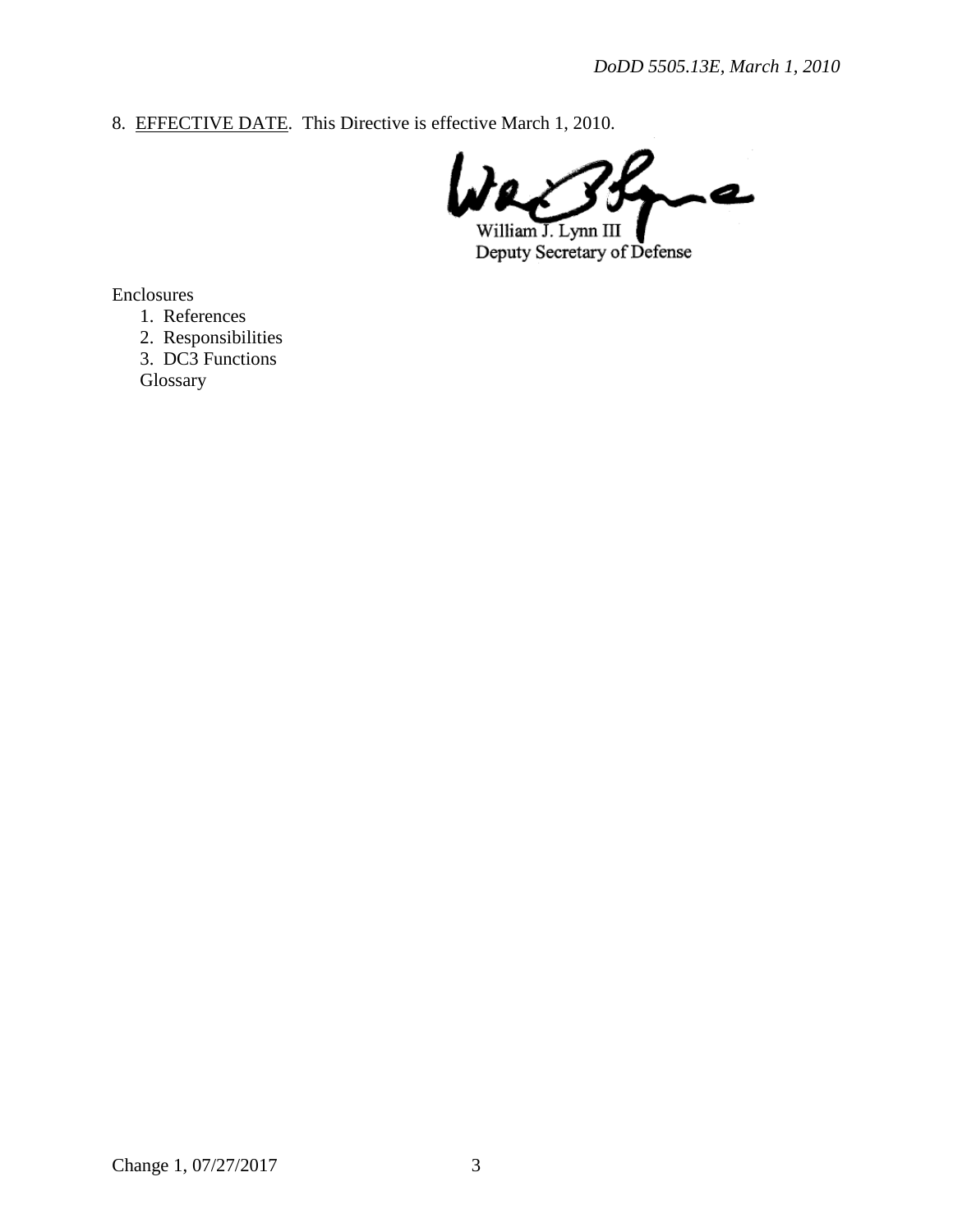# ENCLOSURE 1

### **REFERENCES**

- (a) DoD Directive 5101.1, "DoD Executive Agent," September 3, 2002, as amended
- (b) Sections 125 and 376 of title 10, United States Code, as amended
- (c) Deputy Secretary of Defense Memorandum, "Department of Defense Computer Forensics Laboratory (DCFL), and Department of Defense Computer Investigations Training Program (DCITP)," August 17, 2001 (hereby canceled)
- (d) Deputy Secretary of Defense Memorandum, "Department of Defense Reform Initiative Directive #27 – DoD Computer Forensics Laboratory and Training Program," February 10, 1998 (hereby canceled)
- (e) National Security Presidential Directive 54/Homeland Security Presidential Directive 23, "Cybersecurity Policy," January 8, 2008[1](#page-3-0)
- (f) DoD Directive 5144.02, "DoD Chief Information Officer (DoD CIO)," November 21, 2014
- (g) DoD 7000.14-R, "Department of Defense Financial Management Regulations (FMRs)," Volumes 1-15, as amended
- (h) DoD Directive 7045.14 "The Planning, Programming, Budgeting, and Execution (PPBE) Process," January 25, 2013
- (i) DoD Directive 3020.40, "Mission Assurance (MA)," November 29, 2016
- (j) DoD Directive 5134.01, "Under Secretary of Defense for Acquisition, Technology, and Logistics (USD(AT&L))," December 9, 2005, as amended
- (k) DoD Directive 5143.01, "Under Secretary of Defense for Intelligence (USD(I))," November 23, 2005, as amended
- (l) DoD Directive 5240.02, "Counterintelligence (CI)," March 17, 2015
- (m) DoD Directive 5240.01, "DoD Intelligence Activities," August 27, 2007, as amended
- (n) DoD Directive 5100.20, "National Security Agency/Central Security Service (NSA/CSS)," January 26, 2010
- (o) DoD Instruction 5220.22, "National Industrial Security Program (NISP)," March 18, 2011
- (p) DoD Instruction 5240.19, "Counterintelligence Support to the Defense Critical Infrastructure Program (DCIP)," January 31, 2014
- (q) DoD Instruction 3025.21, "Defense Support of Civilian Law Enforcement Agencies," February 27, 2013
- (r) Sections 1535 and 1536 of title 31, United States Code
- (s) Intelligence Community Directive 302, "Document and Media Exploitation," July 6, 2007[2](#page-3-1)
- (t) DoD Instruction 5200.01, "DoD Information Security Program and Protection of Sensitive Compartmented Information (SCI)," April 21, 2016
- (u) DoD Manual 5200.01, "DoD Information Security Program: Overview, Classification, and Declassification," February 24, 2012
- (v) DoD Directive 5230.09, "Clearance of DoD Information for Public Release," August 22, 2008, as amended

<span id="page-3-0"></span><sup>&</sup>lt;sup>1</sup> Copies of this classified document are available to authorized personnel upon request to DHS.

<span id="page-3-1"></span> $2$  Copies of this document are available to authorized personnel on the SIPRNET at www.intelink.sgov.gov/wiki/Image:ICD\_302.pdf.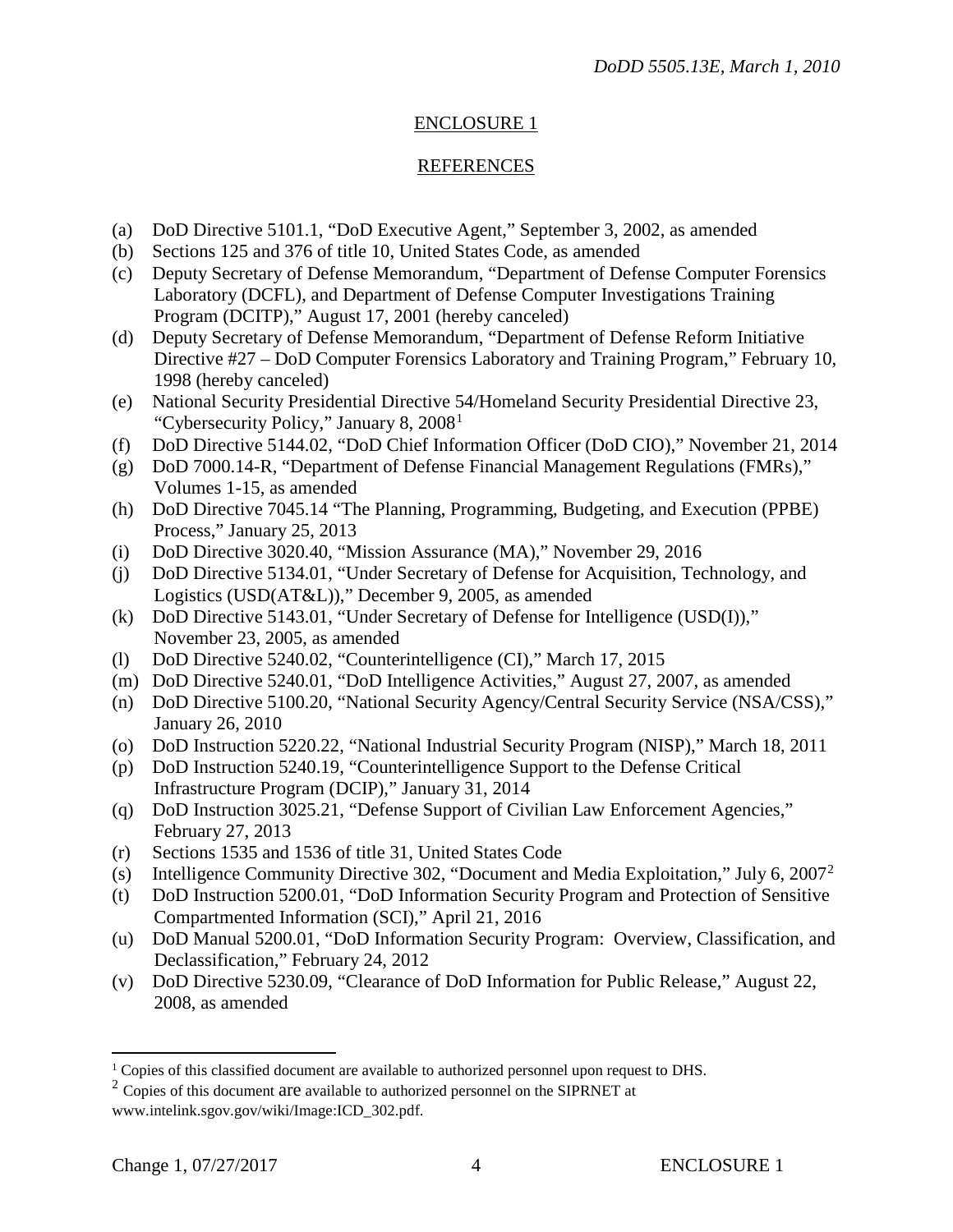(w) Memorandum of Agreement between the Department of Defense and The Department of Homeland Security Regarding Department of Defense and U.S. Coast Guard Cooperation on Cybersecurity and Cyberspace Operations, January 19, 2017[3](#page-4-0)

<span id="page-4-0"></span> <sup>3</sup> Available at https://dcms.uscg.afpims.mil/Our-Organization/Assistant-Commandant-for-C4IT-CG-6-/The-Officeof-Information-Management-CG-61/Interagency-Agreements/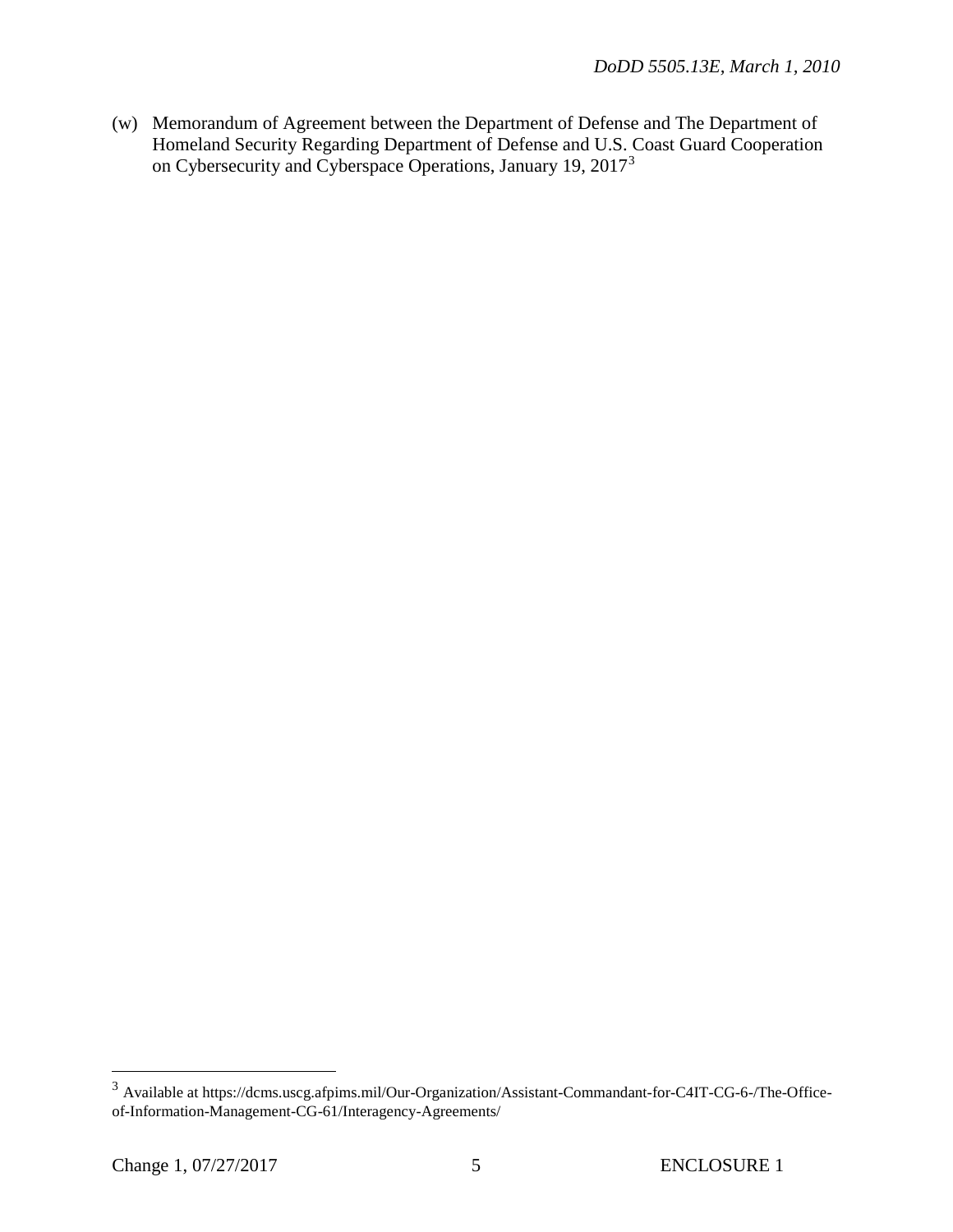#### ENCLOSURE 2

#### **RESPONSIBILITIES**

#### 1. DoD CHIEF INFORMATION OFFICER (DoD CIO). The DoD CIO shall:

a. Provide overall policy guidance and validated funding and manpower requirements, in coordination with the Under Secretary of Defense for Intelligence (USD(I)), the Under Secretary of Defense for Acquisition, Technology, and Logistics (USD(AT&L)), the Under Secretary of Defense for Policy (USD(P)), the IG DoD, and the SECAF.

b. Provide guidance and oversight for the EA for DC3 and perform responsibilities as prescribed in paragraph 5.3. of Reference (a).

c. Establish policy and guidance for DC3 activities in accordance with the priorities established by the Secretary of Defense in DoDD 5144.02 (Reference (f)), and in consonance with the USD(I), USD(AT&L), USD(P), IG DoD, and SECAF to ensure the efficient and effective use of DC3 capabilities.

d. Oversee DC3 planning, programming, budgeting, and execution (PPBE) activities by reviewing proposed resource programs and requirements, reviewing budget estimates, approving proposed resource allocations, and monitoring the implementation and performance of approved programs in accordance with the guidance in DoD 7000.14-R (Reference (g)) and the responsibilities in DoDD 7045.14 (Reference (h)). Coordinate with the Heads of the DoD Components, as appropriate, in the development of the DC3 budget requirements.

e. Issue detailed procedural guidance for the DC3 process and timelines associated with the annual DC3 program and budget development, reprogramming, and other PPBE requirements.

f. Approve the addition or deletion of programs, functions, and activities to and from DC3.

g. Coordinate with the USD(AT&L) on programs, policies, and activities pertaining to DC3 involving acquisition, cyber incident damage assessment, and digital and multimedia forensics relating to the Defense Forensics Enterprise.

h. Coordinate with the USD(I) on intelligence support and unclassified DoD information as related to DC3 activities.

i. Coordinate with the USD(P) on integrating DC3 activities into the Defense Critical Infrastructure Program (DoDD 3020.40, Reference (i)) and in support of Reference (e) implementation requirements.

j. Coordinate with the Under Secretary of Defense (Comptroller) (USD(C))/Chief Financial Officer (CFO), Department of Defense, on DC3 budget formulation and execution.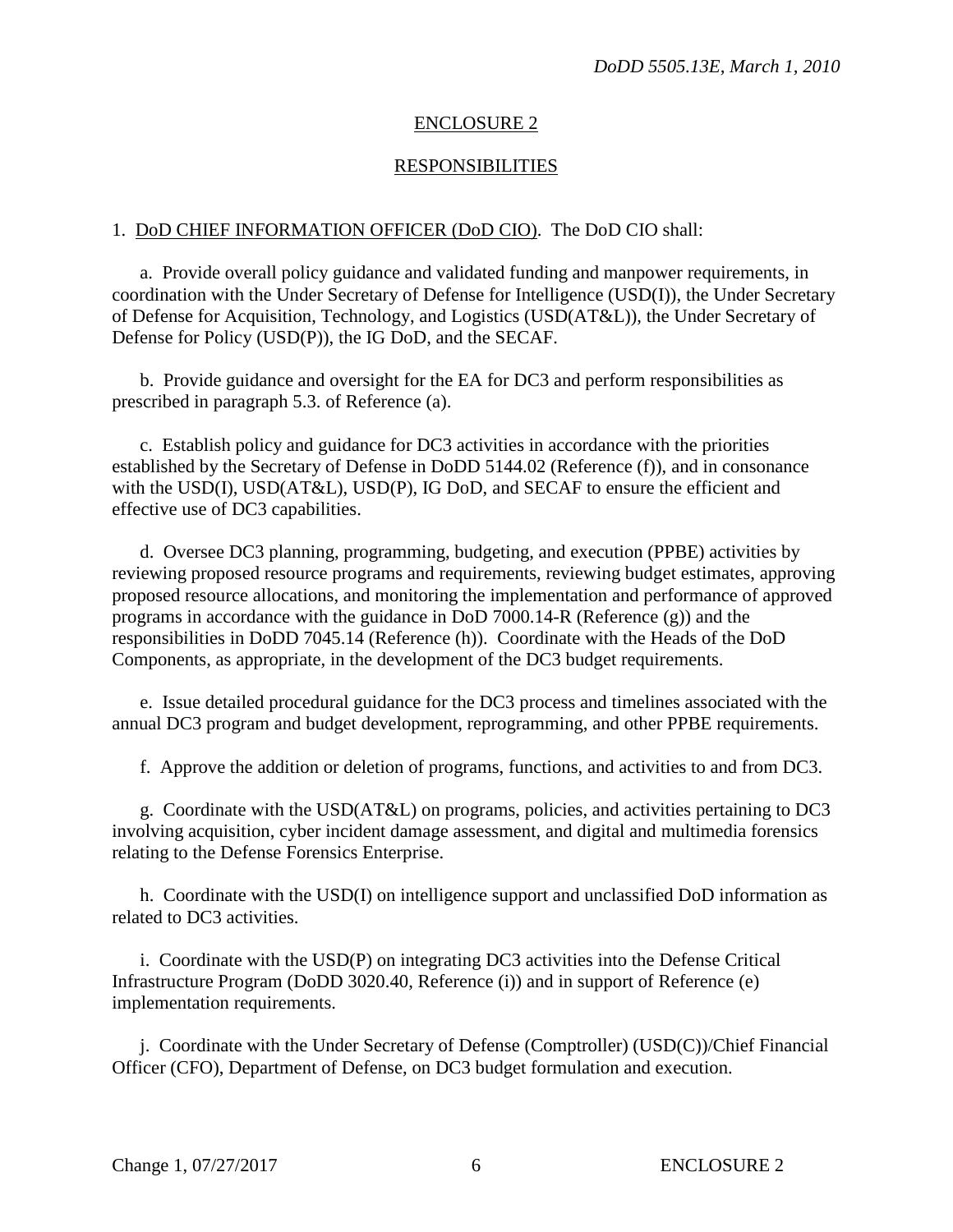k. Coordinate with the IG DoD to ensure appropriate provisioning of DC3 capability to support the criminal investigative requirements of the DoD Components.

l. Coordinate with the SECAF in his or her capacity as the EA for DC3.

2. USD(AT&L). The USD(AT&L) shall:

a. Identify, develop, and implement policy and processes in accordance with DoDD 5134.01 (Reference (j) into DoD acquisition processes for improved protection of unclassified DoD information on DIB information systems and networks, as well as cyber incident damage assessments in support of DIB CS and IA activities.

b. In coordination with the DoD CIO and the Heads of the DoD Components, develop funding and manpower requirements to support cyber incident damage assessments of unauthorized access and potential compromise of unclassified DIB networks containing unclassified DoD information, including forensic and analytic support for DC3.

c. Coordinate with the DoD CIO on digital and multimedia forensics relating to the Defense Forensics Enterprise.

3. USD(I). The USD(I) shall oversee the development of intelligence policy, programs, and guidance for DC3 in accordance with DoDD 5143.01 (Reference (k)), DoDD 5240.02 (Reference (l)), and DoDD 5240.01 (Reference (m)).

4. DIRECTOR, NATIONAL SECURITY AGENCY (NSA)/CHIEF, CENTRAL SECURITY SERVICE (CSS). The Director, NSA/Chief, CSS, under the authority, direction, and control of the USD(I), in addition to the responsibilities in section 11 of this enclosure, shall support DIB CS and IA activities, including DC3 analysis and research, DC3 specialized cyber investigative training, and DC3 digital and multimedia forensic RDT&E, pursuant to DoDD 5100.20 (Reference (n)).

5. DIRECTOR, DEFENSE INTELLIGENCE AGENCY (DIA). The Director, DIA, under the authority, direction, and control of the USD(I), in addition to the responsibilities in section 11 of this enclosure, shall provide analytical support to DC3 activities in support of DIB CS and IA activities and the cyber incident damage assessment process.

6. DIRECTOR, DEFENSE SECURITY SERVICE (DSS). The Director, DSS, under the authority, direction, and control of the USD(I), in addition to the responsibilities in section 11 of this enclosure, shall ensure classified information released to industry by the DC3 through DIB CS and IA activities is properly safeguarded pursuant to DoDI 5220.22 (Reference (o)).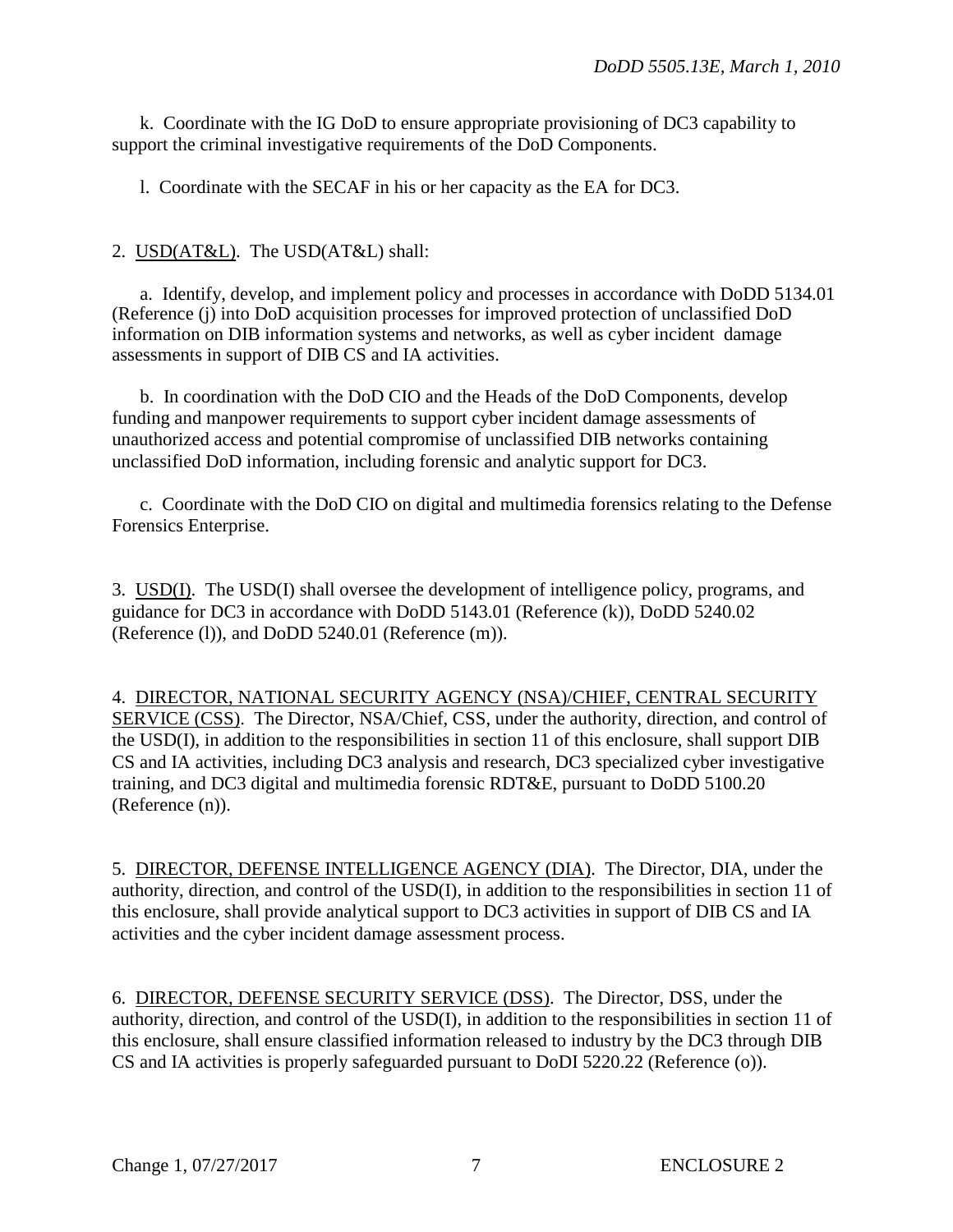#### 7. UNDER SECRETARY OF DEFENSE FOR PERSONNEL AND READINESS (USD(P&R)). The USD(P&R) shall:

a. Assist the SECAF and the Director, DC3, in developing a DC3 strategic human capital management plan, with supporting recruitment, retention, and development strategies, to ensure DC3 has the talent needed to meet mission requirements.

b. Approve the classification of new positions into the Federal law enforcement job series.

8. USD(C)/CFO. The USD(C)/CFO shall oversee the budget formulation and execution of DC3 activities in the DoD budget in coordination with the DoD CIO.

9. IG DOD. The IG DoD, in addition to the responsibilities in section 11 of this enclosure, shall, in coordination with the DoD CIO, support DoD Component cyber crime-related criminal investigative requirements.

10. ASSISTANT SECRETARY OF DEFENSE FOR HOMELAND DEFENSE AND GLOBAL SECURITY (ASD(HS&GS)). The ASD(HD&GS), under the authority, direction, and control of the USD(P), shall oversee the DoD response to Reference (e) and, in coordination with the DoD CIO, integrate the DC3 role in specialized cyber training, in DIB CS and IA activities, and as a national cyber center into the response.

11. HEADS OF THE DoD COMPONENTS. The Heads of the DoD Components shall:

a. Provide DC3 funding in accordance with Reference (g) for missions or specialized projects requiring continuing levels of digital and multimedia forensics, investigative training, or other specialized DC3 support or capabilities. The Heads of the DoD Components are encouraged to establish a memorandum of agreement with the Director, DC3, when such requirements arise.

b. Coordinate with the Director, DC3, as the DoD Center of Excellence for digital and multimedia forensics, specialized investigative cyber training and DIB CS and IA activities, including analysis, reporting, and support to cyber incident damage assessments.

c.Ensure DoD criminal investigative and counterintelligence (CI) organizations provide DC3, to the maximum extent possible, copies of digital media and logs and investigative and technical data associated with cyber intrusion incidents, investigations, and operations.

12. SECAF. The SECAF, in addition to the responsibilities in section 11 of this enclosure, as the DoD EA for DC3, shall: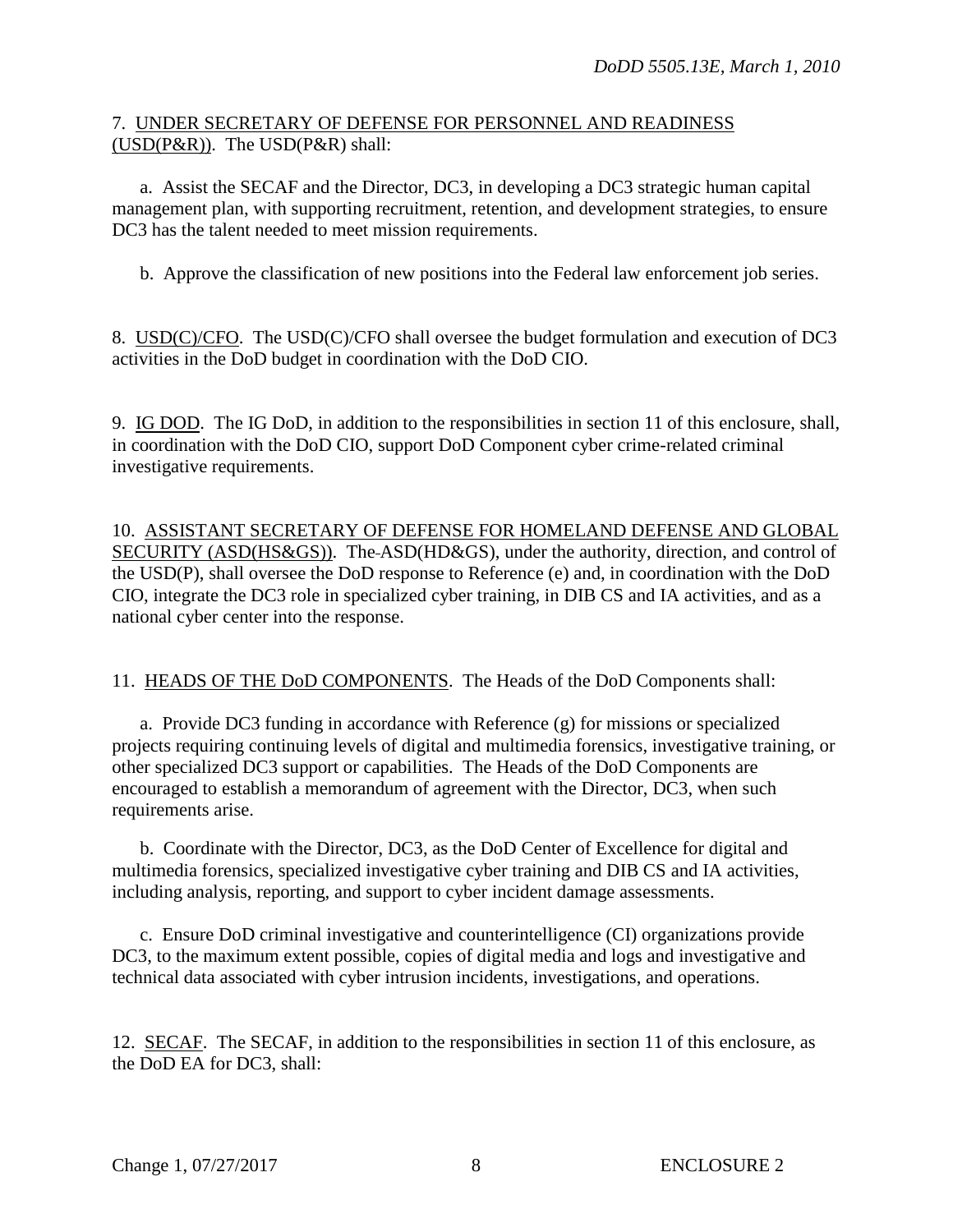a. Establish and maintain DC3 as an entity within the Department of the Air Force with the functions described in Enclosure 3.

b. Provide DC3 funding and manpower in coordination with the DoD CIO and the Director, DC<sub>3</sub>.

c. Assign personnel to DC3 in accordance with approved authorizations and established procedures for detail or assignment to joint duty.

d. Appoint the Director, DC3.

e. Assist the Director, DC3, in developing and executing strategic human capital management plans to ensure DC3 is properly staffed with employees with the requisite skills and competencies needed to perform DC3 mission requirements.

#### 13. COMMANDER, UNITED STATES STRATEGIC COMMAND (CDRUSSTRATCOM).

The CDRUSSTRATCOM, in addition to the responsibilities in section 11 of this enclosure, shall coordinate with the DoD CIO to support DC3 activities, including analysis and reporting, and shall rely on DC3 for digital and multimedia forensics support and specialized investigative training, as necessary.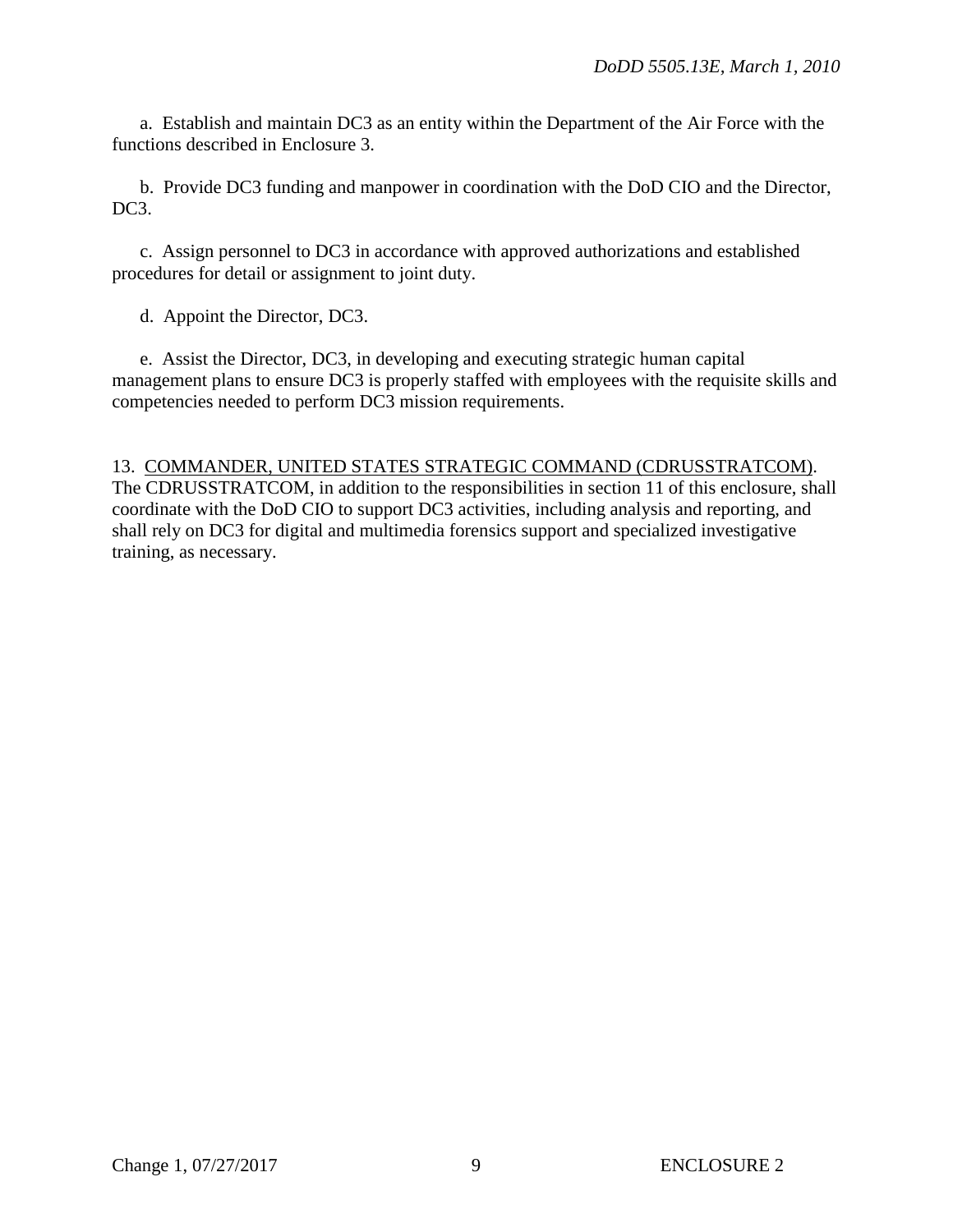#### ENCLOSURE 3

#### DC3 FUNCTIONS

#### 1. DIRECTOR, DC3. The Director, DC3, shall:

a. Maintain credentials as a special agent.

b. Plan, program, budget, and execute funding and manpower to accomplish programs and requirements by providing budget estimates, allocating resources, and implementing approved programs consistent with DoD CIO and SECAF guidance each fiscal year.

c. Oversee DoD digital and multimedia forensics and cyber investigative processes, procedures, and standards, and support multiple mission areas ranging from criminal investigations, fraud investigations, CI, counterterrorism activities, safety inquiries, and countering threats to critical infrastructure.

d. Communicate directly with the DoD Components on matters related to this Directive. To the extent practicable and consistent with the responsibilities and functions of the Military Departments, the Head of the DoD Component concerned shall be kept informed of such direct communications.

e. Request assistance as needed from other audit, evaluation, and investigative units of the DoD Components. In such cases, assistance shall be requested through the Head of the DoD Component concerned.

f. Pursuant to approved delegations and in accordance with governing regulations, execute hiring authorities and set salary as well as recruitment and retention incentives. Positions assigned to the DC3 may meet requirements for classification as General Series 1811 (Federal Law Enforcement), including coverage under the Federal Law Enforcement Retirement System, subject to approval of the USD(P&R).

2. DC3 FUNCTIONS. The DC3 shall:

a. Function as one of the designated national cyber centers pursuant to Reference (e).

b. Function as the DoD Center of Excellence for digital and multimedia forensics by providing:

(1) Digital and multimedia processing and incident analysis for the Department of Defense.

(2) Technical assistance, guidelines, and standards for DoD digital and multimedia forensic organizations, including: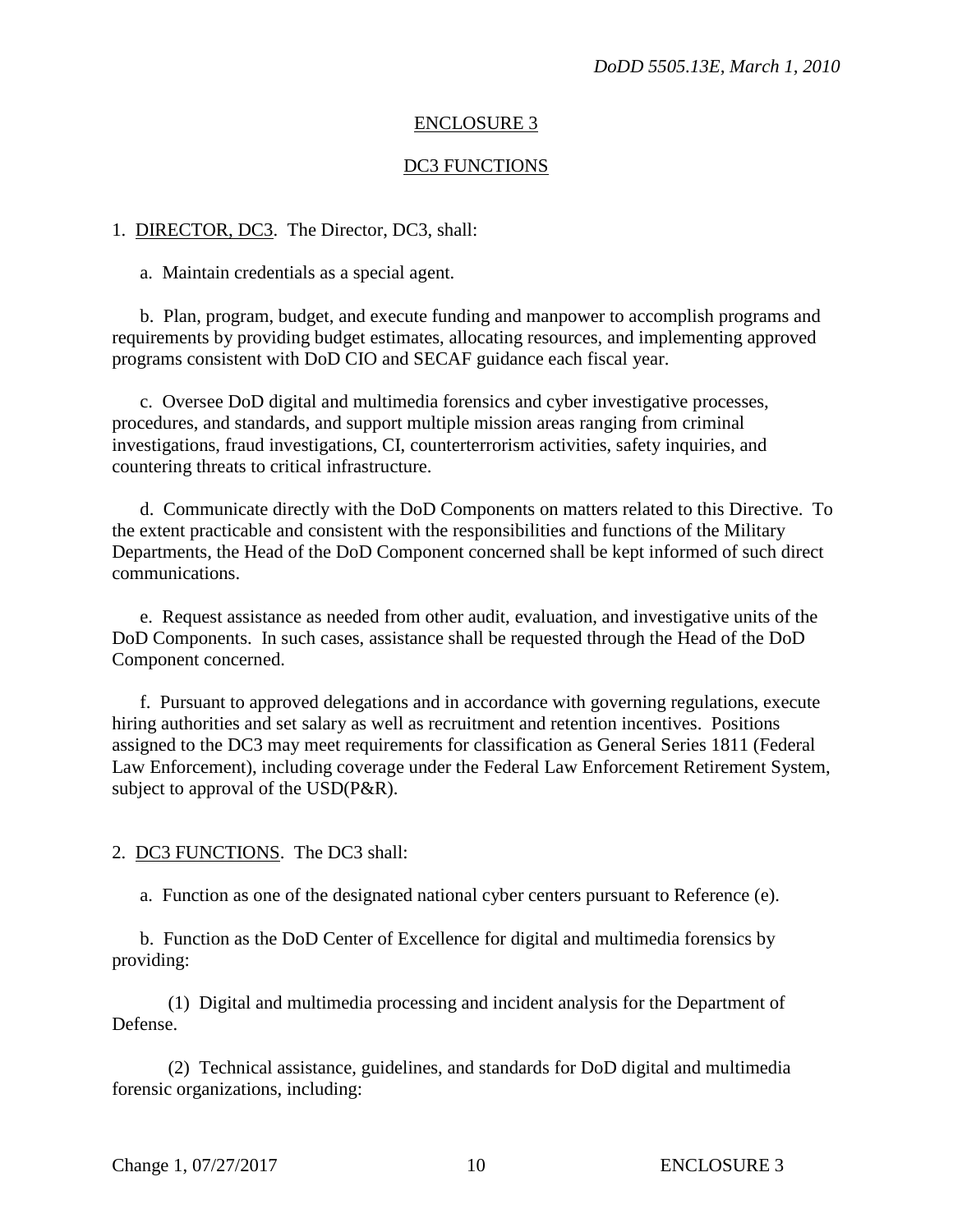(a) Providing technical assistance to DoD Component digital and multimedia forensic laboratories.

(b) Conducting digital and multimedia forensics analysis for forensic support to CI investigations in accordance with DoD Instruction (DoDI) 5240.19 (Reference (p)).

(c) Maintaining an electronic library of information for test and validation reports for digital forensics tools.

(d) Advancing digital and multimedia forensic RDT&E and collaborating with Government and private industry to keep abreast of cutting-edge technology.

(e) Developing criteria for the referral of media to DC3 by the DoD Components that is the subject of digital and multimedia forensics analysis.

(f) Providing guidance on accreditation of DoD digital forensic labs and training and certification of examiners.

(g) Developing standards for forensic test and validation of cyber investigative and digital forensics hardware and software.

c. Provide specialized investigative training to:

(1) DoD digital forensics examiners, cyber investigators, selected information technology professionals, and other DoD personnel to ensure DoD and DIB information systems are secure from unauthorized use, criminal and fraudulent activities, and foreign intelligence service exploitation; and/or

(2) Personnel responsible for the exploitation of digital media for intelligence and CI objectives.

d. Support digital and multimedia forensic requests from and provide training services to non-DoD Government organizations in accordance with Reference (b), DoDI 3025.21 (Reference (q)), and sections 1535 and 1536 of title 31, U.S.C. (Reference (r)) under a business enterprise and fee-for-service program.

e. Maintain and serve as the operational focal point for threat information sharing through the DoD-DIB Collaborative Information Sharing Environment to protect unclassified DoD information residing on or transiting DIB unclassified networks.

f. Operate as a law enforcement support and CI support activity within the Department of Defense pursuant to the authorities vested in the Secretary of Defense by Reference (b). Unless otherwise directed by the Secretary of Defense, the law enforcement responsibilities assigned by this Directive do not replace or supersede those responsibilities currently assigned to the Defense Criminal Investigative Service, the Army Criminal Investigation Command, the Naval Criminal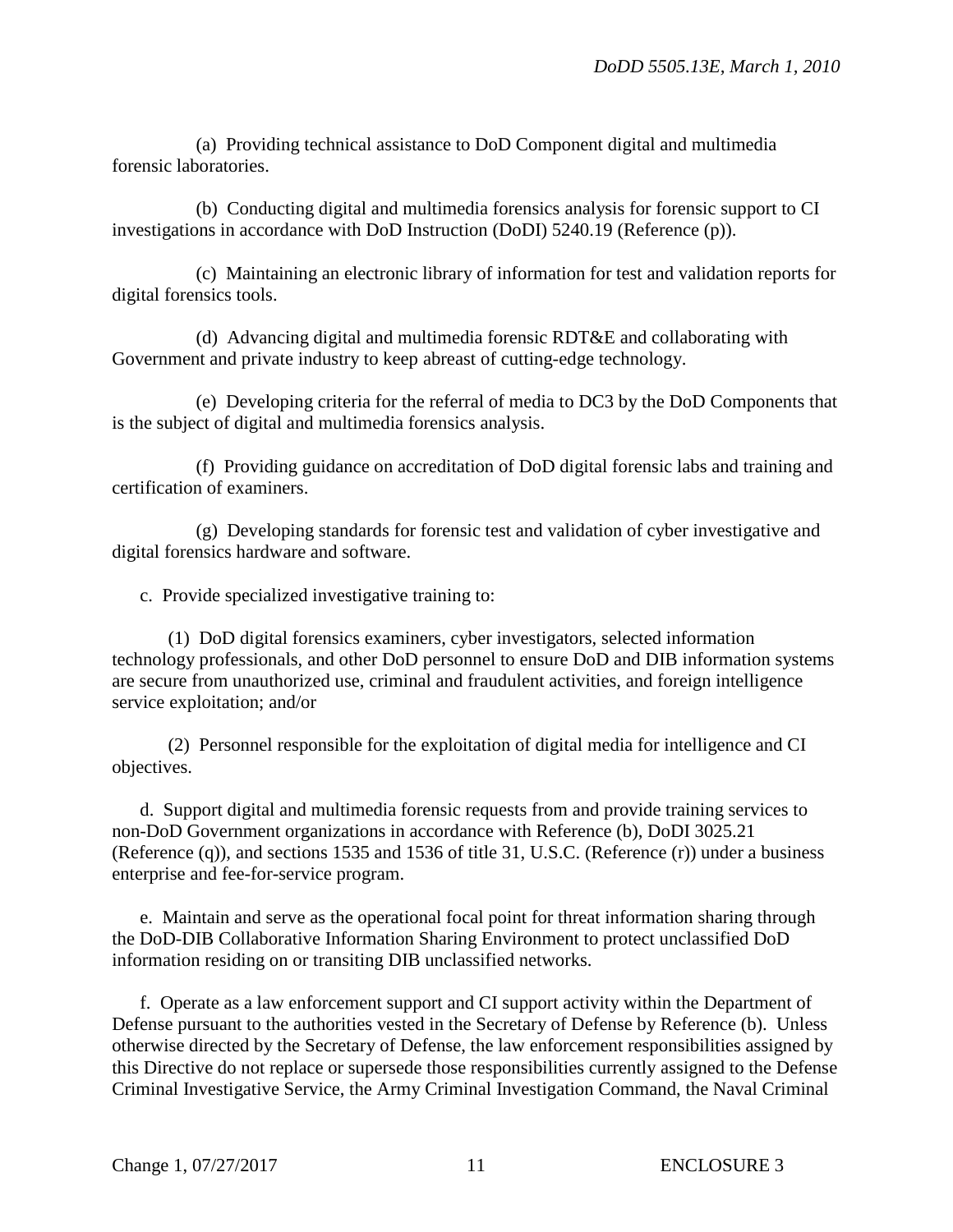Investigative Service, or the Air Force Office of Special Investigations as defense criminal investigative organizations, nor do they supersede the CI authorities of other DoD Components.

g. Seek and maintain, as appropriate, accreditation or certification of DC3 entities, as well as personnel in coordination with the USD(P&R), to the extent such is supportive of and consistent with mission requirements; leverage, as appropriate, inter-agency efforts in this regard.

h. Support DoD critical infrastructure protection by enhancing the cyber security of the DIB against cyber threats and crimes pursuant to Reference (i).

i. Maintain a central clearinghouse and repository for cyber CI tools, techniques, or other procedures and share them with other DoD CI components.

j. Act as a National Media Exploitation Center forensics partner, providing digital forensics processing and analysis for seized digital media to enable multi-disciplinary exploitation objectives, pursuant to Intelligence Community Directive 302 (Reference (s)).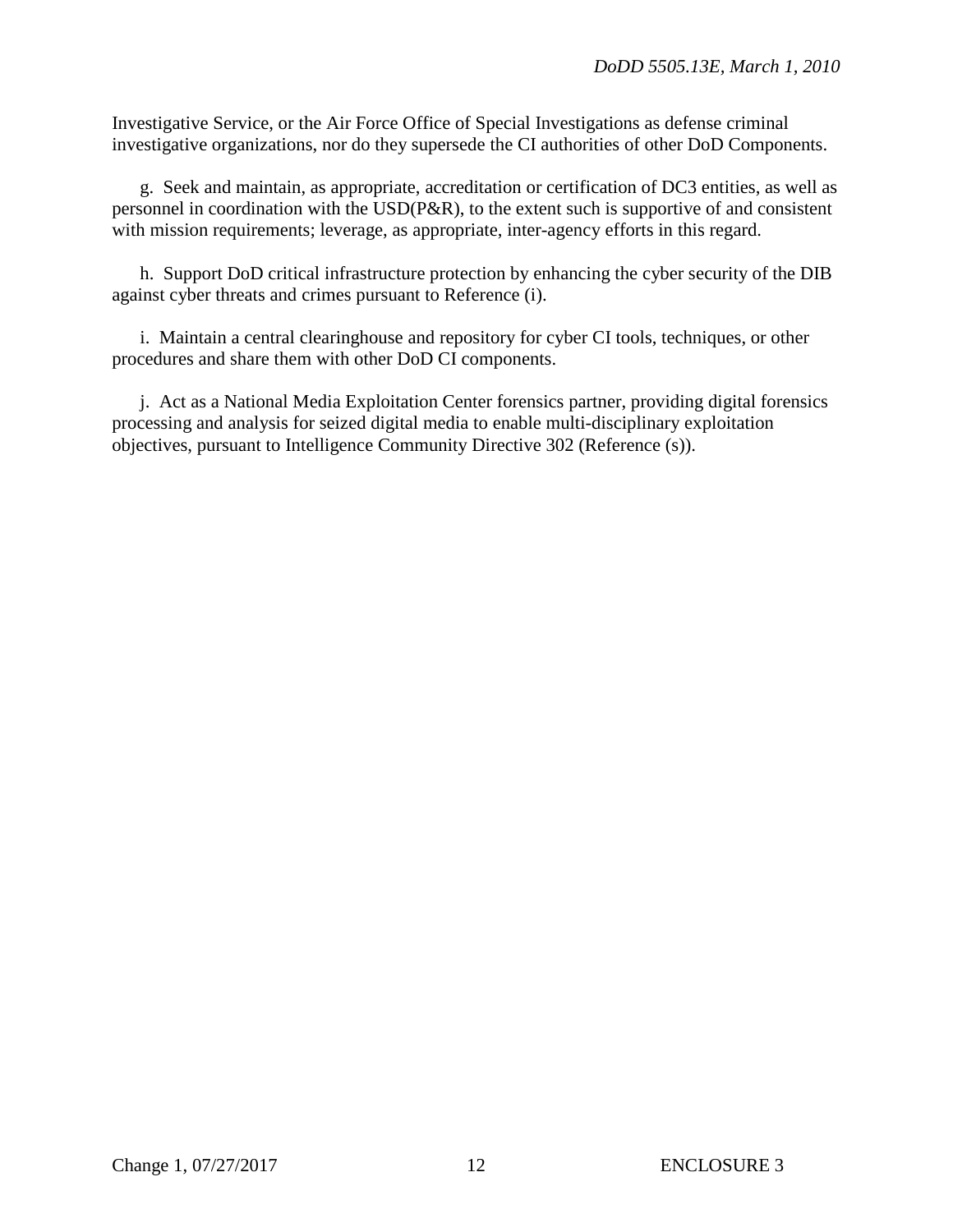# **GLOSSARY**

# PART I. ABBREVIATIONS AND ACRONYMS

| $ASD(HD\&GS)$   | Assistant Secretary of Defense for Homeland Defense and Global<br>Security                 |
|-----------------|--------------------------------------------------------------------------------------------|
| DoD CIO         | DoD Chief Information Officer                                                              |
| CDRUSSTRATCOM   | Commander, United States Strategic Command                                                 |
| CI              | counterintelligence                                                                        |
| CS              | cyber security                                                                             |
| <b>CSS</b>      | <b>Central Security Service</b>                                                            |
| DC <sub>3</sub> | DoD Cyber Crime Center                                                                     |
| <b>DIA</b>      | Defense Intelligence Agency                                                                |
| <b>DIB</b>      | <b>Defense Industrial Base</b>                                                             |
| DoDD            | DoD Directive                                                                              |
| DoDI            | DoD Instruction                                                                            |
| <b>DSS</b>      | <b>Defense Security Services</b>                                                           |
| EA              | <b>Executive Agent</b>                                                                     |
| IA              | information assurance                                                                      |
| <b>IG DoD</b>   | Inspector General of the Department of Defense                                             |
| <b>NSA</b>      | National Security Agency                                                                   |
| <b>PPBE</b>     | planning, programming, budgeting, and execution                                            |
| RDT&E           | research, development, test, and evaluation                                                |
| <b>SECAF</b>    | Secretary of the Air Force                                                                 |
| U.S.C.          | <b>United States Code</b>                                                                  |
| USD(AT&L)       | Under Secretary of Defense for Acquisition, Technology, and Logistics                      |
| USD(C)/CFO      | Under Secretary of Defense (Comptroller)/Chief Financial Officer,<br>Department of Defense |
| USD(I)          | Under Secretary of Defense for Intelligence                                                |
| USD(P)          | Under Secretary of Defense for Policy                                                      |
| $USD(P\&R)$     | Under Secretary of Defense for Personnel and Readiness                                     |
|                 |                                                                                            |